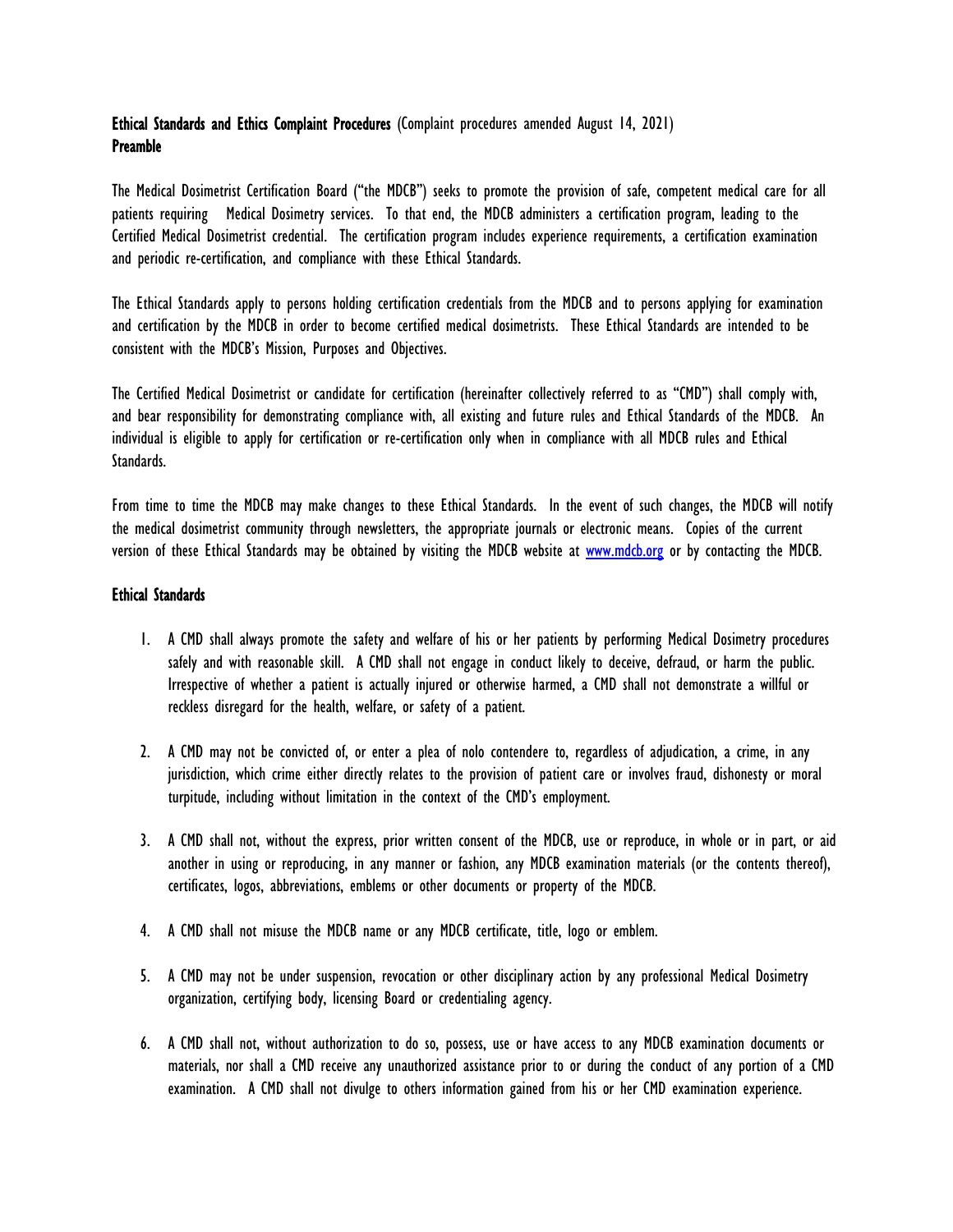- 7. A CMD shall not make any material misrepresentation of fact during application for MDCB certification or re-certification and shall not fail to disclose any material fact the disclosure of which is necessary to avoid having other statements be misleading. A CMD shall not engage in any act or omission to obtain or assist another in obtaining MDCB certification or re-certification by fraud, misrepresentation or deception.
- 8. A CMD having knowledge and evidence of a violation of any Ethical Standard by another CMD shall report such violation promptly by filing a written complaint with the MDCB. Any such complaint shall include specific detail and documentation regarding the identity of the person(s) involved in the alleged ethical violation. The identity of the complainant must be disclosed, as well as the identities of others known to have knowledge of the facts and circumstances surrounding the alleged ethical violation.
- 9. A CMD shall not, knowingly, falsely accuse another CMD of violating these Ethical Standards.
- 10. A CMD shall not make or file any report in connection with patient care, which report he or she knows to be false.
- 11. A CMD's ability to practice Medical Dosimetry with reasonable skill and safety shall not be materially impaired by reason of illness, use of alcohol, drugs, narcotics, chemicals, or any other type of material, or as a result of any mental or physical condition.
- 12. A CMD shall not practice beyond the scope he or she is competent to perform as defined in the Medical Dosimetry Scope and Standards of Practice Document.
- 13. A CMD shall cooperate with, and shall not obstruct, the MDCB in connection with any investigation or hearing under the Ethical Standards.

### **Sanctions**

The MDCB may deny, revoke or suspend certification or re-certification when a CMD is found to be not in compliance with MDCB rules, regulations and/or the foregoing Ethical Standards. In addition, the MDCB may censure a CMD, issue public or private reprimands, place a CMD on probation for up to 5 years, or impose other sanctions related to the ethical violation. A CMD placed on probation may continue to use the certification credential, but shall be subject to revocation of his or her certified status in the event of another ethical violation during the period of probation. If an applicant for certification is not in compliance with these Ethical Standards, the MDCB may refuse to allow the applicant to sit for the certification examination, or, in the event that the examination has been taken, the MDCB may refuse to release the examination results.

## Ethics Complaint Procedures

These Ethics Complaint Procedures provide for the structure and operation of the MDCB Ethics Committee; they set forth procedures to be followed by the Ethics Committee and by the Board of Directors of MDCB in handling complaints filed under the Ethical Standards. All CMDs and applicants are required to comply with these Ethics Complaint Procedures; the failure to cooperate with the Ethics Committee or the Board of Directors in a proceeding under these Ethics Complaint Procedures is a violation of the Ethical Standards.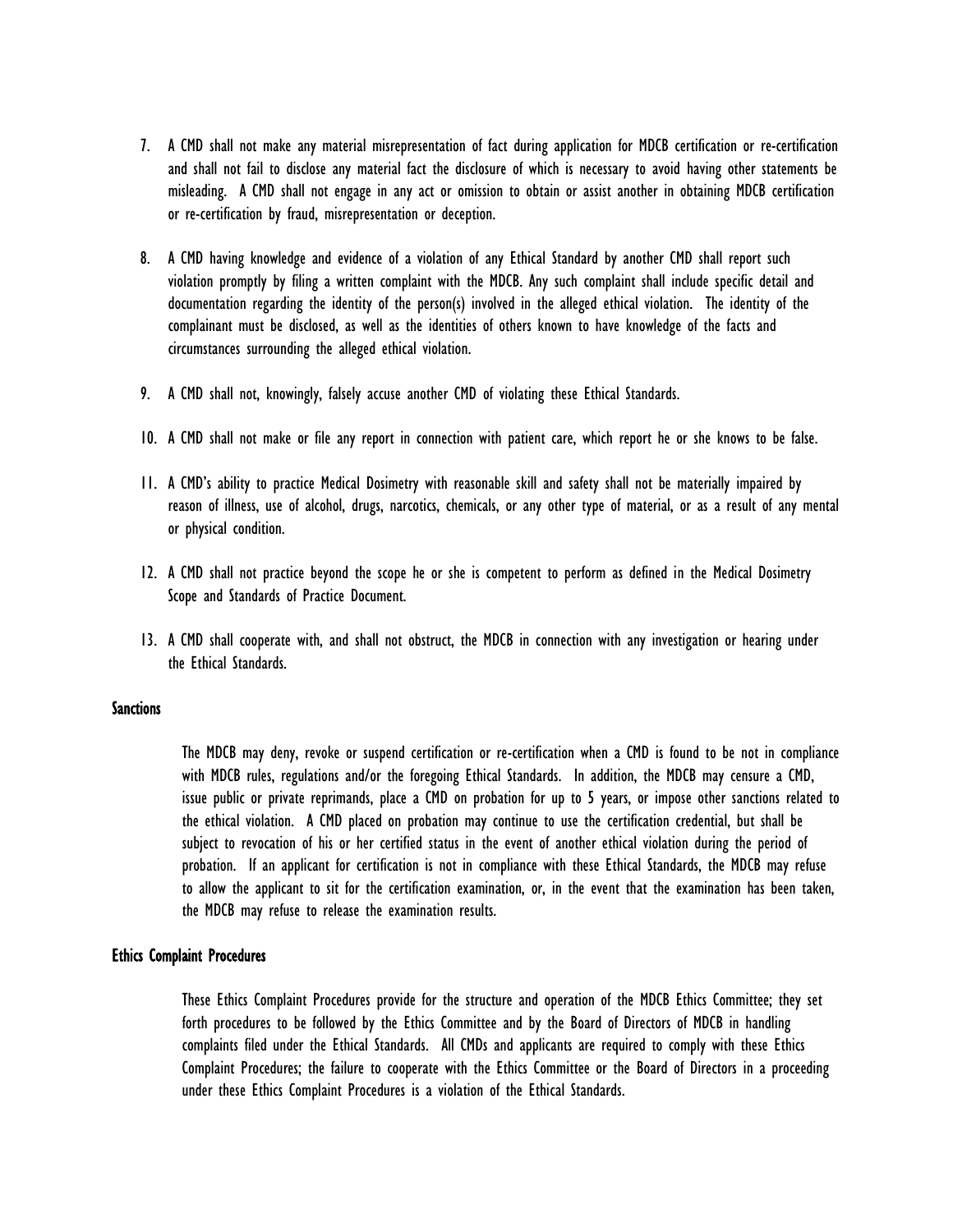## 1. Ethics Committee.

- (a) Membership on and Responsibilities of the Ethics Committee. The MDCB President, with the approval of the MDCB Board of Directors, shall appoint at least three (3) MDCB Directors to serve as members of the Ethics Committee, each such person to serve on the Committee until removed and replaced by the President, with the approval of the Board of Directors, at any time, with or without cause. Subject to these Ethics Complaint Procedures, the Ethics Committee is responsible for (1) investigating each complaint alleging a violation of the Ethical Standards; (2) determining whether a violation has occurred; and (3) determining an appropriate sanction when a violation is found. The Ethics Committee shall also be responsible for periodically reviewing the Ethical Standards and the Ethics Complaint Procedures and recommending any necessary amendments to the Board of Directors.
- (b) The Chair of the Ethics Committee. The President, with the approval of the Board of Directors, shall appoint one (1) member of the Ethics Committee to serve for a term of one (1) year as the Committee's Chair. The Chair of the Committee, who may be removed from such position by the President, with the approval of the Board of Directors, at any time, with or without cause, shall be responsible directly and exclusively to the Board of Directors. The Chair shall work together with other members of the Committee, staff, legal counsel and other resources necessary to fulfill the responsibilities of administering the Ethical Standards and these Ethics Complaint Procedures. The Chair shall preside at and participate in all meetings of the Ethics Committee.
- (c) Confidentiality. Proceedings under these Ethics Complaint Procedures shall be treated confidentially, except to the extent required to complete any investigation, and except as provided in the event that certain sanctions are imposed.

### 2. Complaints

A complaint alleging a violation of the Ethical Standards may be filed by a CMD or by any other person with knowledge and evidence of facts which, if true, would establish a violation of one or more of the Ethical Standards by a CMD or by an applicant for examination and certification as a CMD. A complaint must be in writing, signed, accompanied by all documentary or other evidence regarding the alleged violation and filed with the Chair of the Ethics Committee; a complaint may not be anonymous. A complaint must contain a detailed description of the conduct alleged to be unethical, together with the specific Ethical Standard(s) which are alleged to have been violated. A complaint must be submitted within three (3) months of the complainant becoming aware of the alleged unethical conduct and in no event later than twelve (12) months following the conclusion of the alleged unethical conduct. A complaint may only be submitted once and may not be re-filed.

### 3. Summary Disposition

- (a) Preliminary Screening of Complaints Alleging Violations of the Ethical Standards. The Chair of the Ethics Committee shall review each complaint alleging a violation of the Ethical Standards which is appropriately filed.
- (b) Summary Dismissal. If in the sole discretion of the Chair there is (1) insufficient information upon which to base a charge of a violation of the Ethical Standards, or (2) the allegations against the respondent CMD or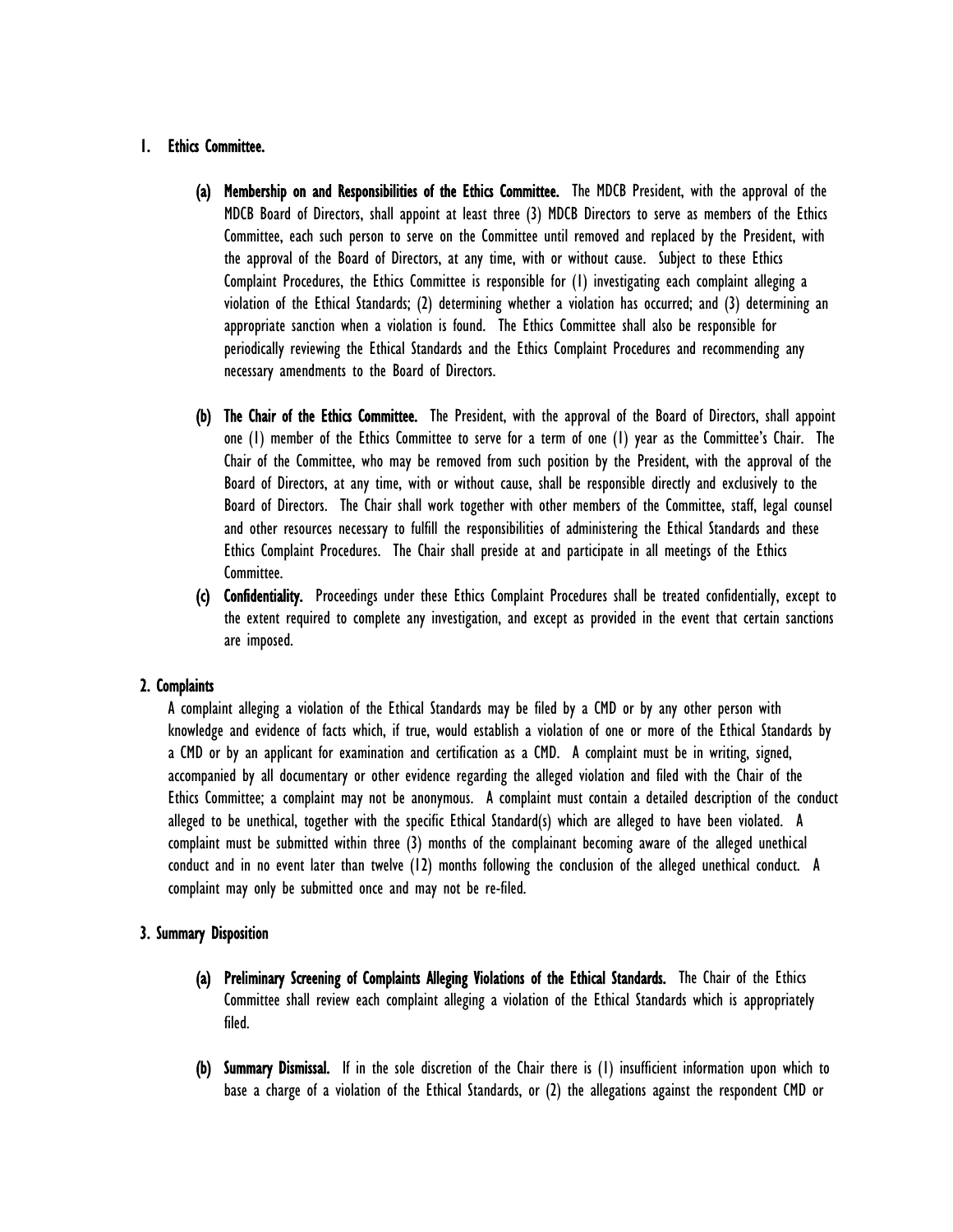applicant are patently frivolous or inconsequential, or (3) the allegations if true would not constitute a violation of the Ethical Standards, the Chair may summarily dismiss the complaint. Staff and/or legal counsel of the MDCB may assist the Chair. The Chair shall advise the complainant in writing that the complaint has been dismissed and shall report each such summary dismissal to the Ethics Committee, without identifying the respondent.

(c) Summary Suspension. If an alleged violation of the Ethical Standards is supported by clear and convincing evidence which on its face suggests that a violation has occurred and involves the violation by a CMD of standard 1, 2, 5, 6, 7, 10, 11 and/or 12 of the Ethical Standards, the Ethics Committee may give immediate written notice to the CMD of the alleged violation and further notice that, in the absence of a request by the CMD for an expedited hearing, which request must be received within five (5) working days of the date of the notice, the Committee shall, effective on the sixth working day following the date of notice to the CMD, summarily suspend the certification of the CMD pending a final determination under these Ethics Complaint Procedures with respect to the alleged violation of the Ethical Standards. Within five (5) working days after the Ethics Committee summarily suspends the certification of a CMD in accordance with this provision, the Ethics Committee shall, by certified mail, return receipt requested, give to the CMD written notice that describes (1) the summary suspension, (2) the reason or reasons for such suspension, and (3) the right of the CMD to request a hearing with respect to the summary suspension by written notice to the Ethics Committee, which written notice must be received by the Ethics Committee not later than fifteen (15) days after the date the CMD received notice of the summary suspension. If the CMD timely requests a hearing either before or following a summary suspension, the hearing shall be held before the Ethics Committee or a panel comprised of no fewer than three (3) members of the Ethics Committee as promptly as practicable, but in any event (a) within ten (10) days of the Ethics Committee's receipt of a request for same prior to a summary suspension, or (b) within thirty (30) days after the Ethics Committee's receipt of a request for same following summary suspension. The applicable provisions of Paragraph 5 of these Ethics Complaint Procedures shall govern all hearings with respect to the summary suspensions, except that a determination of the Ethics Committee, in the absence of a timely request for a hearing by the affected CMD, and a determination by the Ethics Committee or the panel, as the case may be, following a timely requested hearing, shall not be appealable.

#### 4. Investigation.

If the Chair of the Ethics Committee determines, based on an initial review of the complaint, that there is evidence of a violation of the Ethical Standards but that summary suspension of the CMD credential is not warranted, the Chair shall inform the respondent in writing, by certified mail addressed to the last known address of the respondent, that a complaint of ethical misconduct has been filed and that the Committee has determined to initiate a formal investigation of the matter. The Chair shall provide a copy of the complaint and all accompanying supporting documentation and evidence to the respondent. The identity of the complainant shall be revealed. The respondent shall have thirty (30) days from the date of receipt of the notification letter to prepare and submit a response in writing, along with whatever affidavits and documentary evidence the respondent feels support the response. The Committee shall have the right to seek additional information regarding the matter from the complainant, the respondent and/or relevant third parties. In conducting its investigation and evaluating all evidence, the Ethics Committee shall presume at the outset of its investigation that the respondent acted ethically and shall determine that an act of ethical misconduct has occurred only if it finds clear and convincing evidence of such misconduct.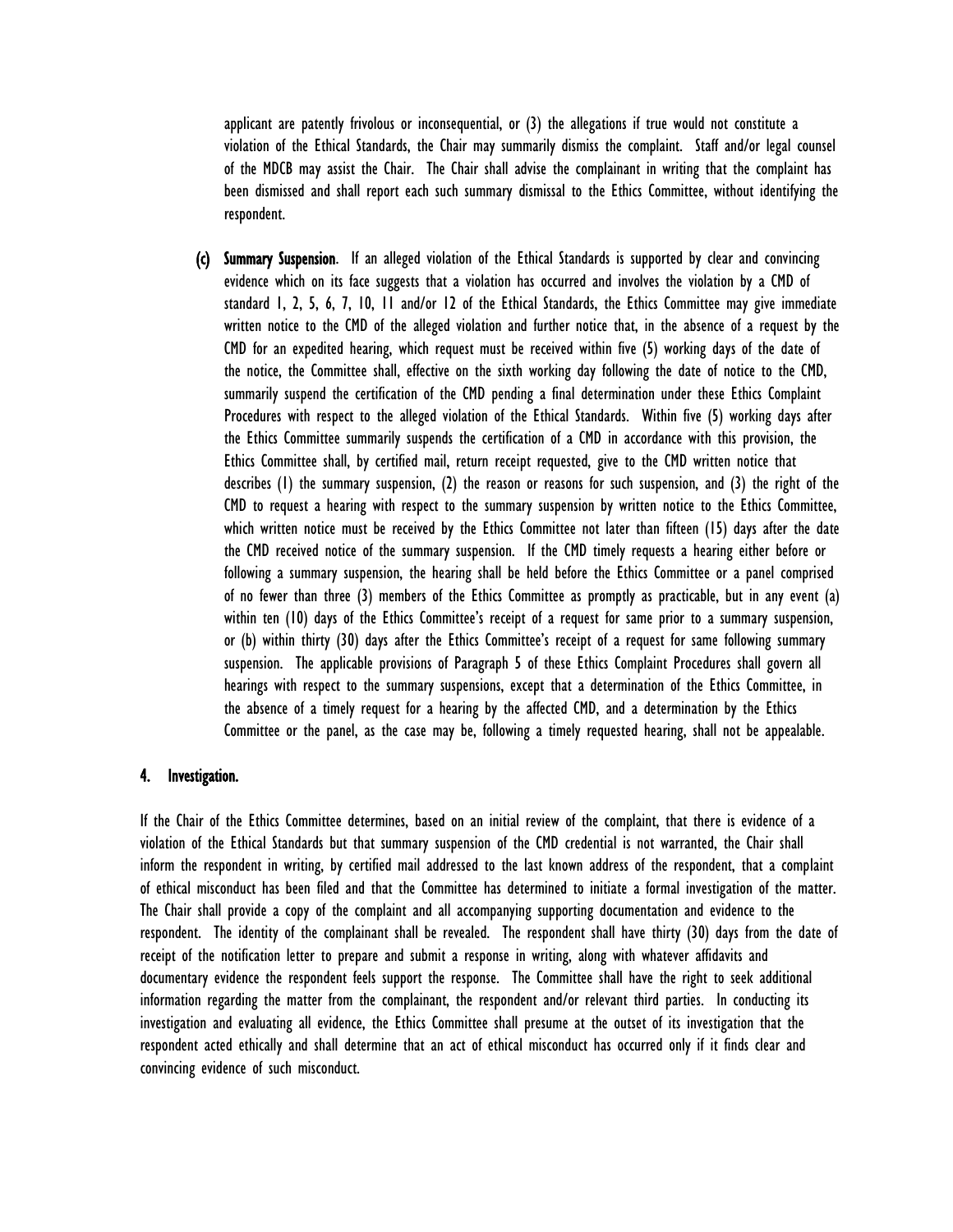### 5. Committee Determination.

The Ethics Committee shall evaluate all documentation pertaining to the matter and, within ninety (90) days of receiving all relevant evidence, determine whether the complaint is substantiated by clear and convincing evidence. If it is not, the complaint shall be dismissed, and both the complainant and the respondent shall be so notified by the Committee Chair in writing. If the Ethics Committee finds clear and convincing evidence of a violation of the Ethical Standards and proposes to impose a sanction, it shall give the respondent an opportunity to appear before the Committee at a hearing.

## 6. Hearings.

Whenever the Ethics Committee proposes to take action in respect to the denial of an application for examination (for reasons other than failure to meet the criteria for eligibility as established by the MDCB, in which case, there is no right to a hearing) or of an application for renewal or reinstatement of a certificate, or in connection with the revocation or suspension of a certificate, a public or private reprimand of a CMD, the placing of a CMD on probation, or the imposition of any other sanction for an alleged violation of the Ethical Standards, it shall give written notice thereof to such person specifying the reasons for such proposed action. A CMD or an applicant to whom such notice is given shall have thirty (30) days from the date the notice of such proposed action is mailed to make a written request for a hearing.

Failure to request a hearing within such period shall constitute consent to the action taken by the Ethics Committee pursuant to such notice. A CMD or an applicant who requests a hearing in the manner prescribed above shall advise the Ethics Committee of his or her intention to appear at the hearing. A CMD or an applicant who requests a hearing may elect to appear by a written submission.

Failure to appear at the hearing or to supply a written submission in response to the charges shall be deemed a default on the merits and shall be deemed consent to whatever action or disciplinary measures the Ethics Committee determines to take. Hearings, which may be held telephonically, shall be held at such date and location as the Ethics Committee shall designate. Except as otherwise provided herein, the CMD or the applicant shall be given at least thirty (30) days' notice of the date, time and location of the hearing.

The hearing shall be conducted by the Ethics Committee with any three (3) or more of its members participating, other than any member of the Ethics Committee whose professional activities are conducted at a location in the approximate area of the CMD or the applicant in question. In the event of disqualification, the President may appoint a director to serve on the Ethics Committee for the sole purpose of participating in the hearing and rendering a decision. At the hearing, the CMD or applicant in question, by legal counsel or other representative if he or she desires (at the sole expense of the CMD or applicant in question), shall have the right to call witnesses, present testimony and be heard in his or her own defense, to hear the testimony of and cross-examine any witnesses appearing at such hearing, and to present such other evidence or testimony as the Ethics Committee shall deem appropriate to do substantial justice. Any information may be considered which is relevant or potentially relevant. The Ethics Committee shall not be bound by any state or federal rules of evidence. A transcript or an audio recording of the hearing shall be made. The CMD or applicant in question shall have the right to submit a written statement at the close of the hearing.

In the case of alleged violations of the Ethical Standards, the Ethics Committee shall assess the evidence presented at the hearing and make its decision accordingly; the Ethics Committee shall prepare written findings of fact and its determination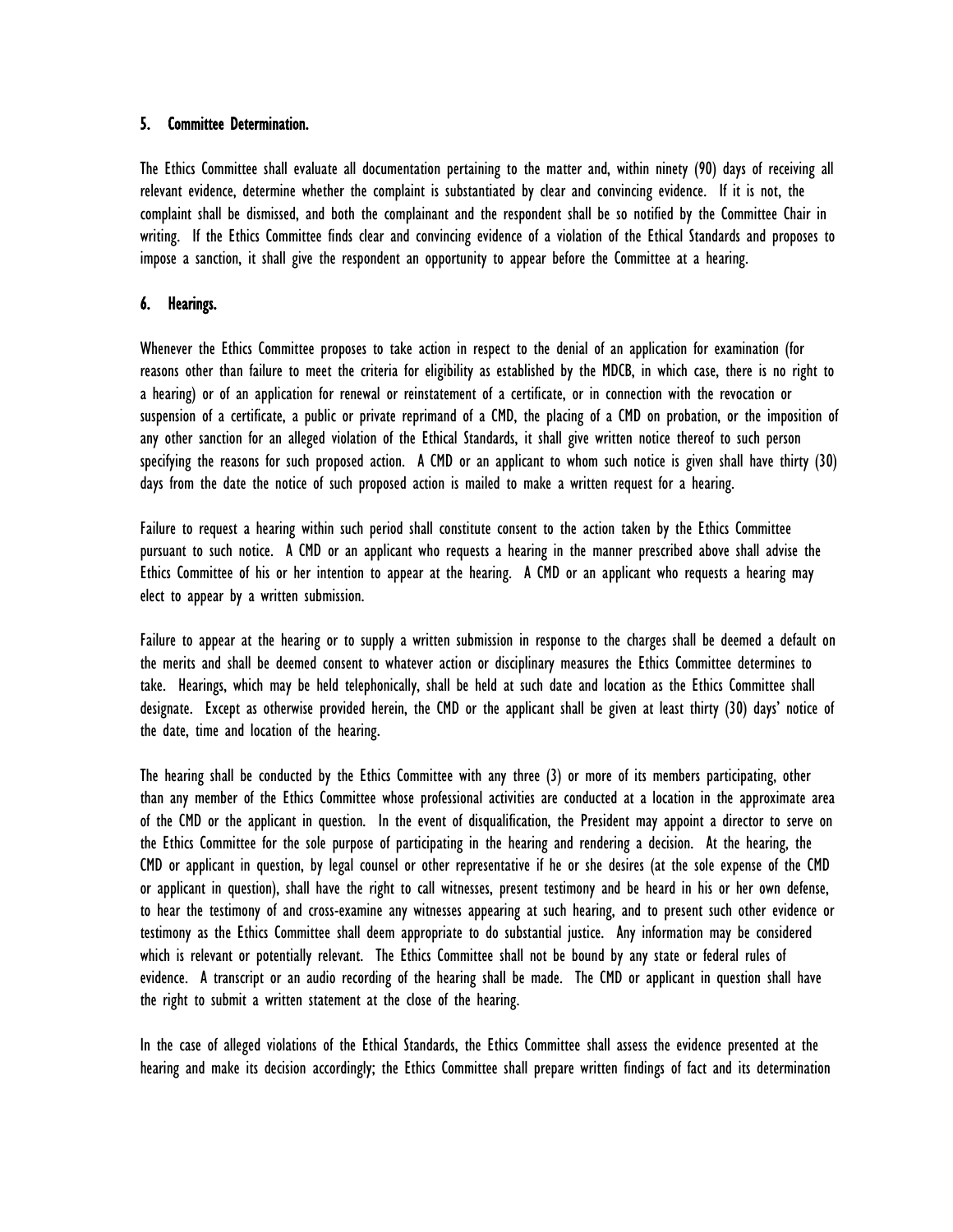as to whether there has been a violation of the Ethical Standards and, if so, the appropriate sanction. The Ethics Committee shall promptly transmit the same to the Board of Directors and to the CMD in question by certified mail. Unless a timely appeal from any findings of fact and determination by the Ethics Committee is taken to the Board of Directors in accordance with Paragraph 6 below, the Ethics Committee's findings of fact and determination in any matter (including the specified sanction) shall be final and binding upon the CMD or applicant in question.

## 7. Appeals.

Within thirty (30) days after the decision of the Ethics Committee is mailed, the CMD or applicant may appeal to the Board of Directors from any decision of the Ethics Committee. In the event of an appeal, those Directors who participated in the hearing at the Ethics Committee shall not participate in consideration of the appeal. The Board of Directors shall consider the decision of the Ethics Committee and the files and records of the MDCB and the Ethics Committee with respect to the CMD or applicant in question (including without limitation the transcript or recording of the hearing), and shall determine whether to affirm or to overrule the decision of the Ethics Committee, or to remand the matter to the Ethics Committee for further consideration. The CMD or applicant in question may provide additional information in such manner, on such issues, and within such time as the Board of Directors may prescribe. The written decision of the Board of Directors, which shall not be subject to further appeal, shall be communicated to the respondent by certified mail.

All investigations, hearings and appeals provided for herein shall be private at all stages. It shall be considered an act of professional misconduct for any CMD or applicant to make an unauthorized publication or revelation of the same, except to his or her attorney or other representative, immediate superior or employer.

### 8. Publication of Adverse Decisions.

While all hearings and appeals provided for herein shall be confidential at all stages, final decisions which are adverse to the CMD or applicant shall, if appropriate, be communicated to the appropriate authorities of all states and shall be provided in response to inquiries into a person's certification status. MDCB shall also have the right to publish any adverse final decision and the reasons therefore. For purposes of this paragraph, a final decision shall include the following: a decision of the Ethics Committee to suspend certification if the affected CMD does not timely request a hearing; a nonappealable decision of the Ethics Committee relating to a summary suspension that is issued before or after a hearing on the matter; a decision of the Ethics Committee from which no timely appeal is taken; and, in a case involving an appeal of a decision of the Ethics Committee in a matter, the decision of the Board of Directors in the matter.

#### 9. Effect of Suspension or Revocation of Certification or Resignation from the MDCB.

Upon revocation or suspension of MDCB certification or resignation from the MDCB, or as otherwise directed by the MDCB, a CMD shall immediately relinquish, refrain from using, and correct at the CMD's expense any outdated or otherwise inaccurate use of the MDCB name and/or related abbreviations and any MDCB certificate, title, logo or emblem, including without limitation the CMD credential. The CMD shall provide to MDCB evidence sufficient for MDCB to conclude that the CMD's employer has been informed of any revocation or suspension of the CMD credential; absent the receipt of such evidence, MDCB shall so inform the employer in writing.